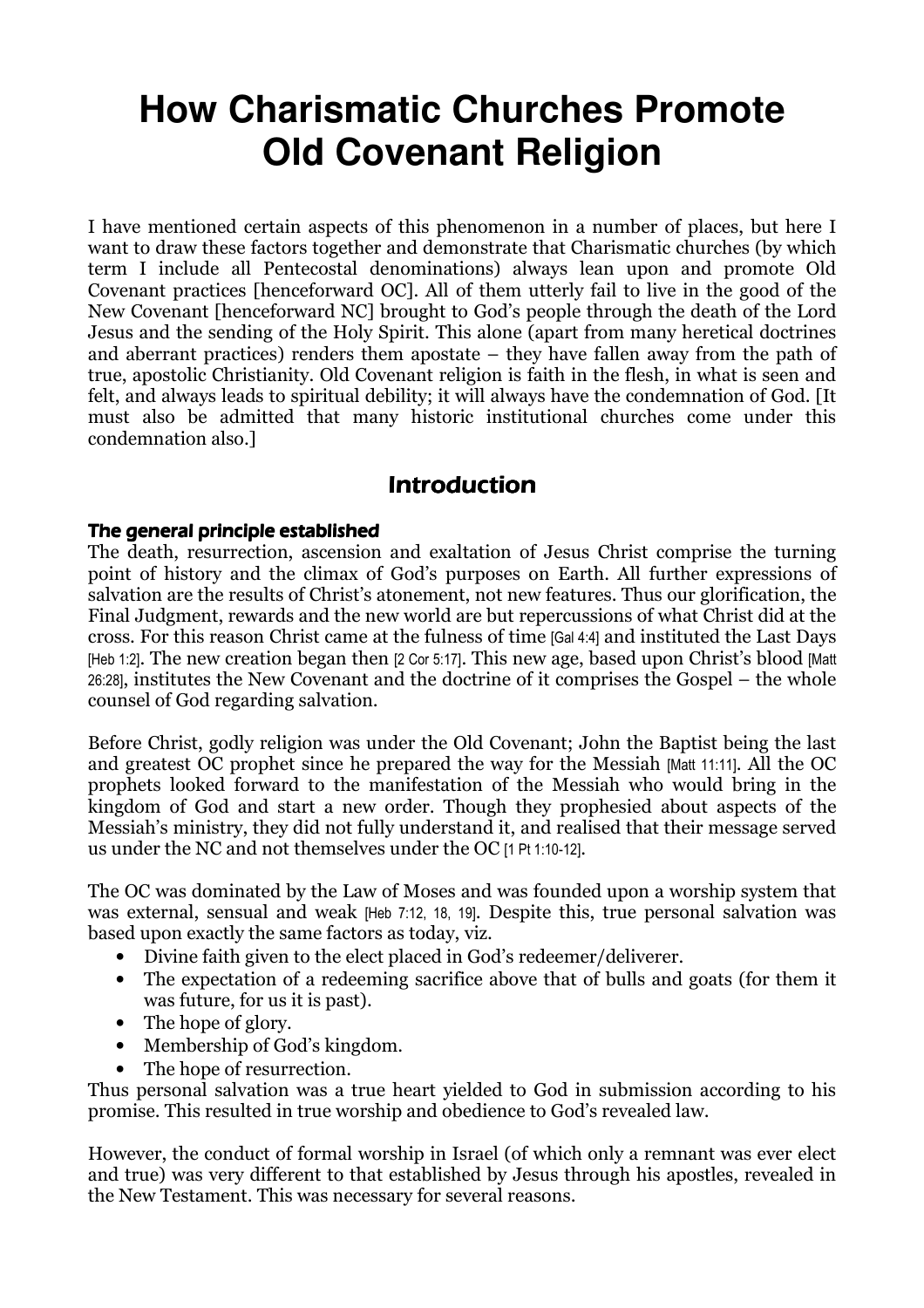- Israel was established in a period of progressive revelation; the fulness of Gospel truth was not yet manifest.
- The calling of Israel was part of God's historic purposes amongst the nations as an object lesson for the church and an external testimony in the world to the true God.
- The Holy Spirit had not yet been poured out. This could only happen when Jesus sent the Spirit after his exaltation and atonement [Jn 7:39]. Without the indwelling Spirit, the NC could not function in believers as a new creation [2 Cor 5:17]; without the baptism in the Spirit the elect could not be united with Christ as his body [1 Cor 12:13]. Without a changed heart and spirit in believers the NC could not function.

In short, until the cross, the NC could not be established.

The OC was a time of preparation for the revelation of the Messiah and the function of the Mosaic Law was to point towards Him. It was a temporary institution [Heb 9:10; Gal 3:19, 4-25] showing man that he could not obey God in the flesh and needed grace. Though there is grace in the Old Testament in God's mercy, the full outpouring of a dispensation of grace through the Gospel could only occur after the cross; the cross opens the spring of God's fulness mediated through Christ. The basis of the OC was law; the foundation of the NC is grace [Jn 1:17].

So the worship order in Israel was part of this OC dispensation; it was a temporary, weak, preparatory system to be ended at the cross and replaced by a new dispensation of the Spirit working in the regenerated hearts of the elect. In essence,

- The operational basis of the OC was external and fleshly; the basis of the NC is spiritual and heavenly.
- The external foundation of the OC was the temple and its functions; the objective foundation of the NC is Christ.
- The functional element of the OC was the Law of Moses; the subjective, functional principle of the NC is the Spirit.

Thus components of the OC scheme included:

- A physical temple building.
- The sacrifice of bulls, sheep and goats.
- A formally established, officiating priesthood acting as mediators between men and God. This had various ranks culminating in the High Priest.
- A clear demarcation between the people and the officiating clergy.
- A classified system of worship components attached to the sacrificial function singers, musicians, feast days etc.
- A tithe that went to the priesthood.

The New Testament makes it clear that all these have been cancelled in Christ. What they stood for symbolically has been subsumed into Christ. The truths behind these features are explained by the apostles of Christ, and where necessary are translated into commands that form part of the Law of Christ [Gal 6:2]. For instance, though tithing is abolished as a functional command, the believer now considers God to be the owner of all that he has and gives according to the constraints of the Spirit. There is no limitation or demand of 10%.

## The true regulative principle established

A regulative principle is a means of interpreting scripture to confirm what is correct and what is incorrect in church worship. It selects those parts of scripture that form regulations for church affairs. The Reformation recognised the need for a regulative principle in worship and two forms emerged.

1. The Reformed teach that only what God commands in scripture under the NC is acceptable to be used in church worship.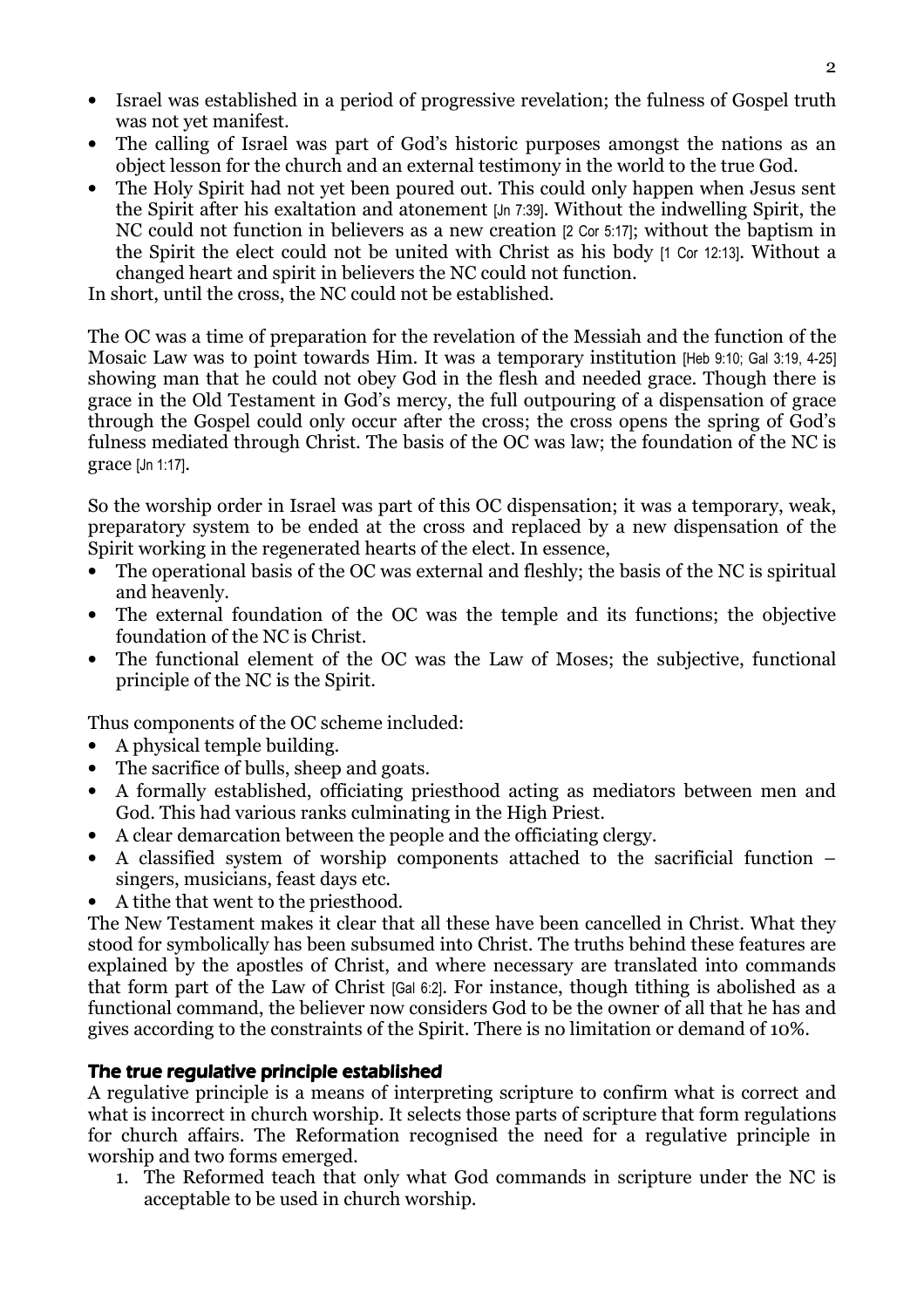2. Lutherans, Roman Catholics and later Arminians (plus most modern churches) teach that anything is acceptable so long as it is not forbidden in the Bible.

Clearly, the latter allows much more to be included in worship than the former. It is my contention that the Reformed principle is correct; common sense and scriptural investigation proves this.

The acceptable way of worshipping the true God is instituted by himself, and so limited by his own revealed will that he may not be worshipped according to the imaginations and devices of men, or the suggestions of Satan. Westminster Confession, XXI

The correct regulative principle: Only what God directs in his word is acceptable. The NT interprets the OT. The incorrect regulative principle: Anything is acceptable unless God prohibits it.

For instance, consider something controversial like dancing. This is never allowed or encouraged by the apostles and is thus forbidden as a pagan intrusion. Under the loose Arminian principle it could be allowed since it is not expressly prohibited. Or consider something more fundamental; the New Testament knows nothing of church buildings, all churches met in private homes. There is also clear teaching that the idea of a temple is a thing of the past and God does not dwell in man-made buildings (Acts 7:48). Thus church buildings have no warrant either.

When considering what is acceptable in church matters and worship, we must have a regulative principle or chaos results. The worship of Mary by Romanists arises from their false regulative principle. There are things that have a Biblical base (such as animal sacrifices or priestly clergy) that are ruled out by a sound regulative principle since the apostolic teaching in the New Testament prohibits them. Only by using proper principles of interpretation can we arrive at the truth and conduct godly church meetings. Without a sound principle then any fleshly idea at all can be introduced. [We are not concerned here with items of modern technology, which may or may not be of use, clearly electric lights and doorbells are helpful. What are in view are the vital elements of a church meeting.]

It can be seen, therefore, that a regulative principle is absolutely necessary in order to maintain a Biblical testimony. Many practical church problems arise from the fact that most churches do not use such a principle and permit almost anything at all.

## **Recent UK Church History**

Most current Charismatic denominations originally arose in direct opposition to established churches, and Charismatic leaders condemned the denominational features of those historic bodies. The scandalised features included: the clergy/laity split, authoritarian multi-layered structures, a pope-like prime leader, the distraction of dedicated large buildings, the focus on money, organised choirs and formal worship. They rightly complained that such things were OC; thus Anglican, Roman Catholic and other formal church institutions were heavily criticised. The radical Charismatic leaders in the 70s and 80s also disparaged the work of the Renewal Movement of the time (the attempt to bring Charismatic gifts into these mainline churches) as being doomed to failure since new wine required new wineskins.

Yet the Charismatic churches gradually coalesced into denominations of their own. Within a decade or so the radical Charismatic churches developed the same structures, leadership patterns and front-led liturgy as the ones they criticised, though these features all had new names and a modern style. Charismatic churches simply replaced the previous OC features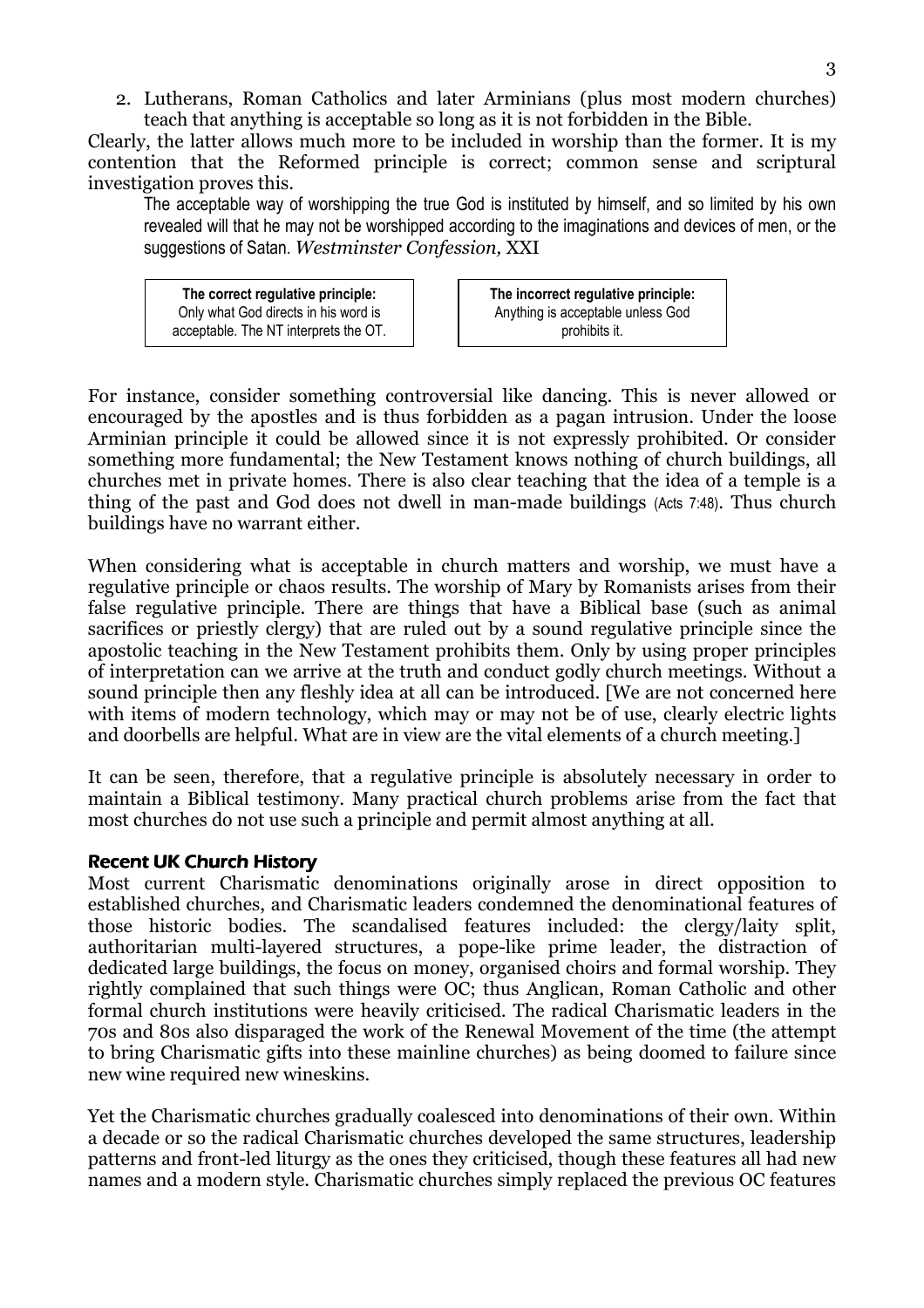with new or similar ones but with more worldliness. Such is the way of the flesh which always resorts to worldly principles. We will look at some of these OC features now.

# Charismatic Churches are Old Covenant

In this section we examine some of the many forms of OC religion that have been foisted upon folk who think that they are moving forward in the kingdom, when in fact they are moving backwards.

## Old Covenant feature: The Temple

What could be more OC than the Jewish temple? When God wanted to demonstrate the end of the OC soon after the cross, he destroyed the Temple of Jerusalem with the utmost vigour through a war with Rome. The writer to the Hebrews explains that the OC system has been abolished and adds that it is soon to vanish away [Heb 8:13]; it did with the destruction of Jerusalem under Titus.

The whole point of NC religion is that it is no longer external but depends upon an inward operation of the Spirit. Conversion begins with regeneration by the Spirit; the Christian life is a walk in the Spirit; opposition is a spiritual warfare and the conduct of church life is spiritual edification. Any church that centres its meeting and life upon a building has immediately shifted the goalposts and focused the church on externals. Thus any kind of church building is, at the very least, a distraction. While a local church building could perhaps be compared to a synagogue - a place for the gathering of the local body - a temple is more than this. It is a large building situated centrally and used for the gathering together of large numbers of people. In ancient Israel the whole population went up to the Jerusalem temple three times a year.

Charismatic denominations (and many Pentecostal ones too) now favour the purchase or erection of very large buildings and can be compared to building a temple. They seek a conveniently situated, large edifice to cater for as many people as possible from a wide area. Thus there has been a fashion to purchase warehouses, sometimes on retail estates, and convert them into venues at enormous costs. In one case known to me the cost of purchase of such a warehouse alone was £1 million many years ago. The refurbishment was another large sum and the maintenance is also considerable.

Why was this done? All the reasons are fleshly and worldly. Remember that the Biblical precedent is small meetings of the local church gathered in private homes. There is no need of a large building because there is no large gathering. All the dynamics of Biblical; church life are ruined by such large meetings. Jesus said that the church would be scattered abroad on the earth like salt. Salt is hidden in food yet has a powerful but unseen effect. Salt is not poured in one big pile on a meal.

Large centralised meetings are used to indicate the authority of either a man or a system; they are a means of authentication – saying I am powerful I have this big work. If a person claims to be an 'apostle' with an international status, then he has to have a big work at home base or he will have no credibility abroad. The basis of big buildings is fleshly pride; they glorify a man and a denomination, not God who has no need of them in his purposes.

There are so many sins connected with a big building that it is hard to enumerate in brief. Apart from destroying all the Biblical dynamics of mutual edification (the manner of gathering), it makes it impossible to perform what the Biblical church gathers primarily to do – celebrate the Lord's Supper (the focus of gathering). Most large Charismatic churches break bread rarely or not at all; but this is the primary reason given in the NT for why we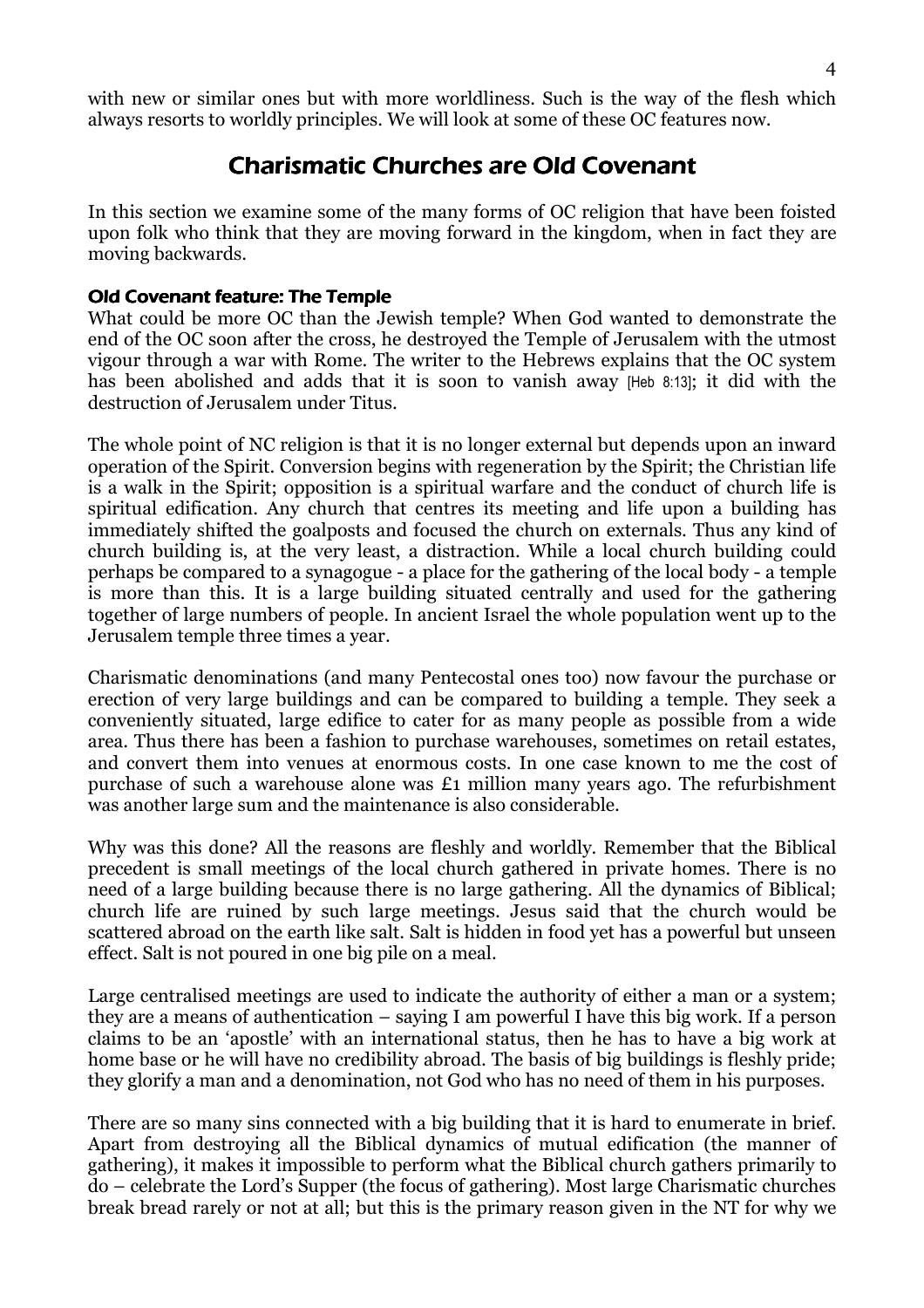gather together. Such large meetings squash individual participation, which is the means of apostolic edification, and necessitates the formation of a host of unbiblical meetings and offices. These would include: infant crèche and helpers, children's meetings and leaders, teenager's meetings and leaders, administrators, building maintenance officers, cleaners, worship leaders, musicians etc. Finally, by drawing people from a very wide area they deny that churches are local; where there are sufficient numbers of believers in a locality, there the church should meet in a home.

By having a large building the whole system of Biblical gathering is thrown into the dustbin. In its place a sinful, fleshly, human administrated system is erected instead. All of this is OC.

# Old Covenant features: The High Priest and the Prophet

Strong characters dominated OC religion; these were used by God to bring correction, guidance and order to Jewish religion and ethics. Prophets were the pre-eminent individuals latterly used by God to bring correction and discipline to a wayward people. When things are going wrong the Lord's people need to hear someone speak God's word with authority; that was the prophetic task. However, under normal conditions the chief authority in OC religion was the High Priest.

The High Priest was chosen by God from one family, that of Aaron, and it was his job to be the mediator between God and the people; he represented the people to God. When he stood in the Tabernacle officiating the rituals of the Law, he was the representation of the people. It was through his office that the nation was corporately cleansed on the Day of Atonement. By the time of Jesus, the High Priest had virtually become the ruler of the people; the king was just an oppressive, foreign puppet of the Roman occupation. So it is fair to say that under the OC the High Priest was the top of the pyramid, the focal point of authority to religious people.

Charismatic denominations also have such central figures dominating the landscape; men who are top of the pyramid, the 'prime' minister of the churches they control. While they may not dress in formal robes, to all intents and purposes that have a role that is like the High Priest, being the chief authority over many people. Such 'apostles' have actually stated in public that God speaks to them and then they pass that strategy downwards to the people.

Like the High Priest they receive tithes from the people. Unlike the High Priest many of these leaders become wealthy, or at least very affluent. Some live in luxury and have extravagant lifestyles. All receive very large salaries, in addition to many perks: free travel, gifts, free grants to buy houses, a new car every year, help with domestic chores and so on. Some have openly defended this by stating that they are like the Managing Director of a corporation and they are only getting what they deserve. How shameful to defend an unbiblical situation by seeking the support of the corrupt secular world!

Again the sins connected to this are very numerous and we can simply point to a few.

There are no single, supreme leaders identified in the Bible of any kind; Biblical church leadership is in the hands of equal elders. Genuine apostles do not have authority in their home church, but are ministers sent out by a church to plant new works. They have authority in that new work until elders are appointed, then their temporary authority ceases. The office occupied by these Charismatic 'apostles' is much better likened to an archbishop or a pope, someone who holds unbiblical authority over many churches.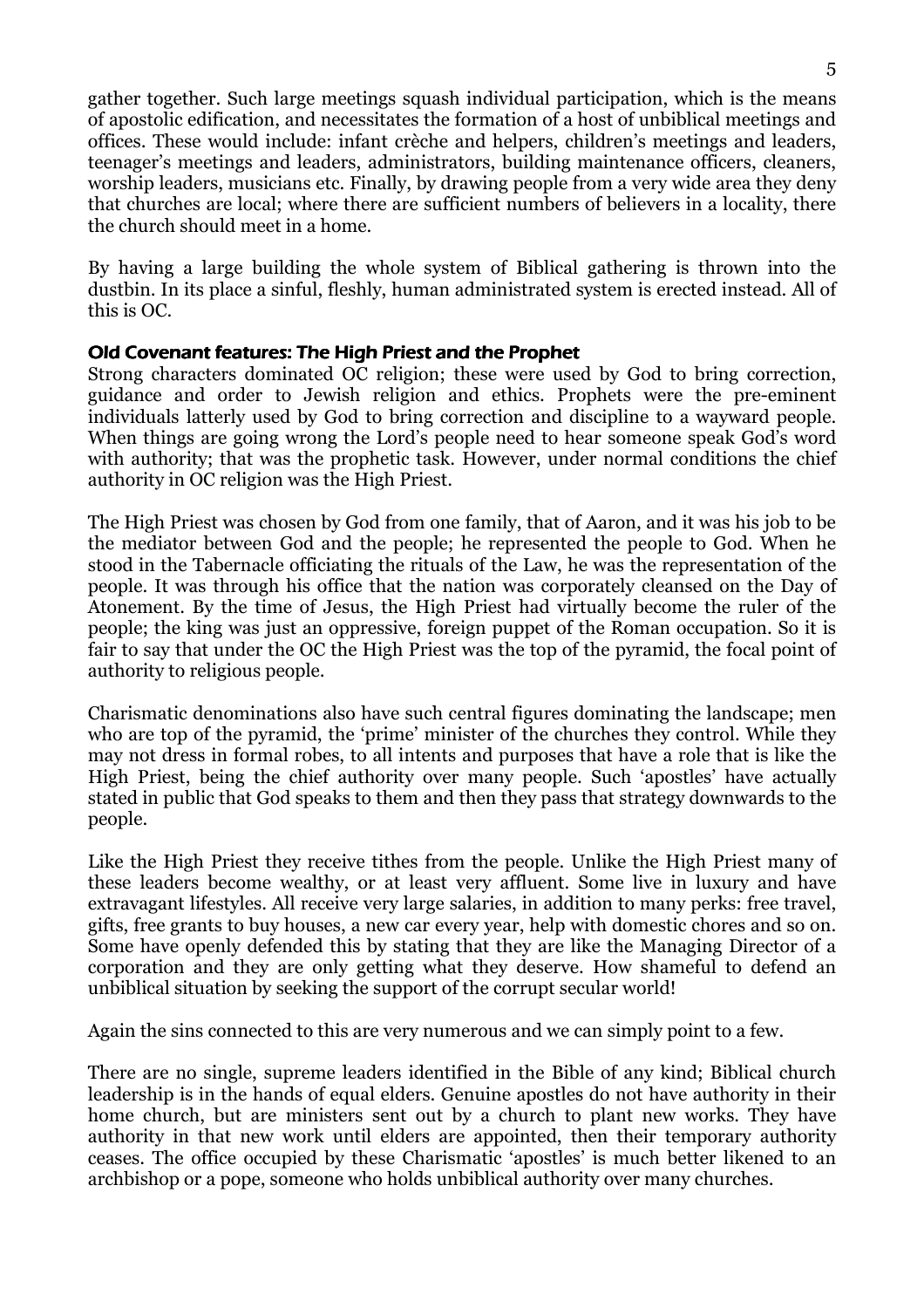The notion that a man hears from God and then has authority to command people by that word is characteristic of OC prophetic ministry. By claiming this Charismatic apostles and prime leaders usurp the role of an OC prophet, a role that does not exist in that form today. NC prophecy is to encourage, establish and strengthen the flock [1 Cor 14:3] by bringing focus upon God's word manifest in the Bible. There is no prophetic activity under the NC that commands the Lord's people in religious and private matters; we are not under a theocracy like Israel. Even if a man brings a true prophetic word, it may be right to ignore it, as Paul did [Acts 21:10-14].

The prime Charismatic leaders are totally an OC institution.

# Old Covenant feature: The Priesthood

The High Priest is so called because he is the prime leader over a family of priests and temple servants. The Levites were called by God to serve him and deal with the practical affairs of the Tabernacle (the precursor of the Temple). From the Levites a certain number of priests (of the line of Aaron) were called to officiate the daily rituals in the Tabernacle, mostly centred on duties connected to the sacrificial offerings and maintenance of the Holy Place (the first compartment of the Tabernacle). In dealing with God a worshipper had to deal with the priests; there was a system of mediators between God and individuals. This is the OC model for many mediatorial church systems, whether Romanist, Anglican or Charismatic.

The NC has brought in an entirely new system of religion and worship that has no mediators of any kind, other than the Lord Jesus Christ. Even the elders of the local church have no mediatorial function of any kind since all believers are priests unto God [1 Pt 2:5, 9] and are considered equal in his sight [Gal 3:28; Col 3:11]. While believers have varying functions, none has mediatorial or despotic authority. Indeed the only time when the word 'despot' appears in the New Testament, it is used of the mother ruling the practical affairs of the home [oikodespoteo in 1 Tim 5:14].

The institutional idea of a clergy / laity split is utterly unbiblical and detrimental to the proper working of the body. Charismatic churches were originally formed to counteract this error and many emerged in the UK from house churches in the 1970s. By following fleshly methods, they developed their own version of the same clergy / laity split, but in many cases it is a more vehement form.

While Charismatic leaders would affirm that they believe in the priesthood of all believers in principle, in practice they do not. Authority is top-loaded and spills down to ordinary members via a stream of leaders, none of which have any Biblical sanction. Church strategy is determined by the apostle and filtered through his apostolic team, then down to senior church pastors, full-time elders, part-time elders, congregational leaders and house-group leaders to the average Joe. This is worse than Anglicanism, which at least has a synod where local leaders can dispute policy. All of this is thoroughly opposed to the memberbased consensus that is modelled by the apostles in Acts 15.

Charismatic leadership is absolutely OC, or even worse a worldly management system.

# Old Covenant feature: Orchestras

The Temple was the permanent edifice that replaced the travelling Tabernacle in the wilderness. It took on the essential features of Tabernacle worship but added something additional – the service of musicians and singers. 4,000 men were chosen to praise God with instruments that David had made [1 Chron 23:5] and there were 24 courses of singers and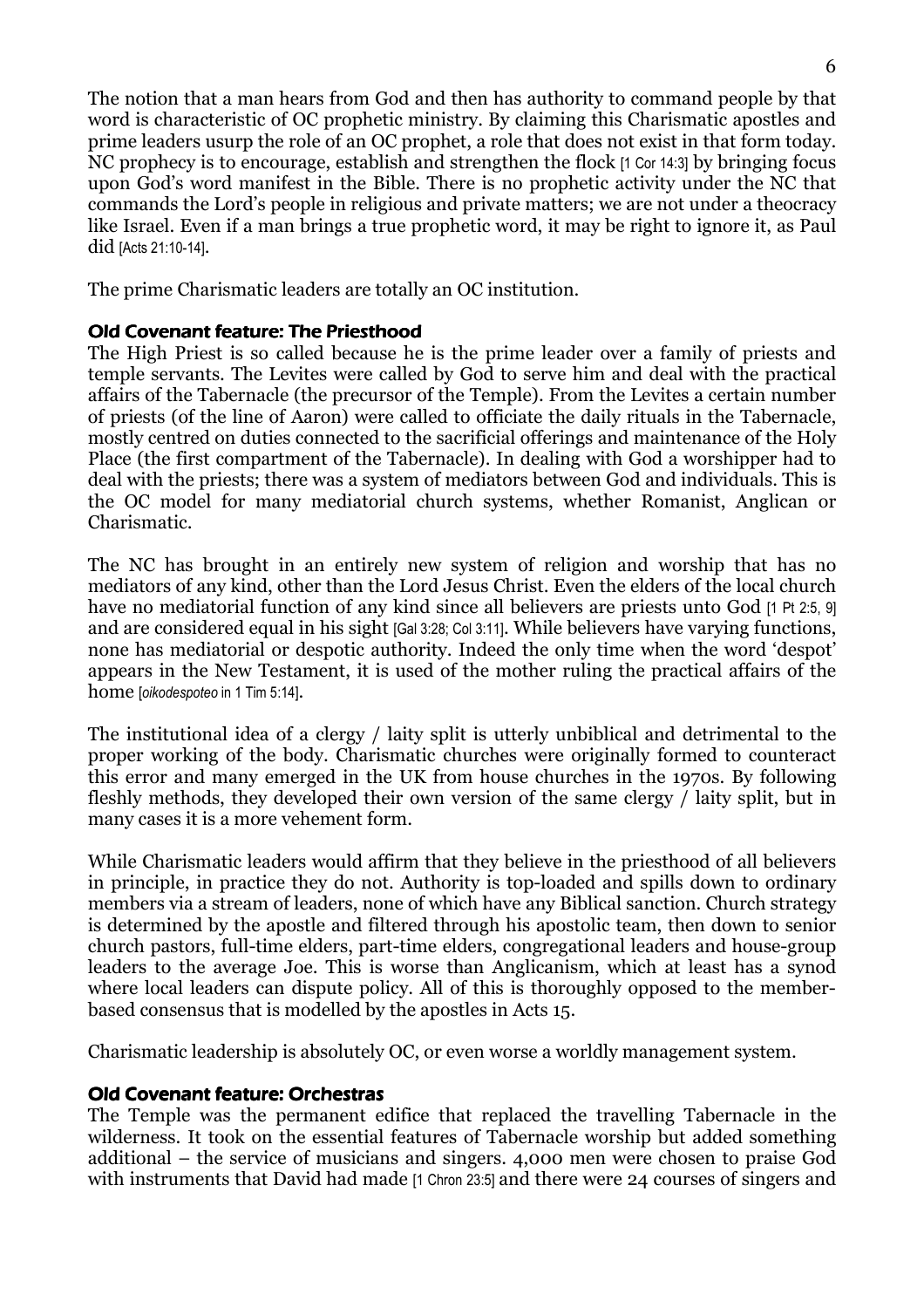musicians. [1 Chron 25:1-31]. The precedent for this had been first established in the temporary tabernacle that David had established in Jerusalem for the Ark of the Covenant.

OC praise was a noisy affair; it involved blowing of loud trumpets and multitudes of instruments playing unison, accompanied by cymbals (though there is no mention of drums in scripture at all). The point, like the temple, was to impress the senses and impose a fleshly glory upon the proceedings.

Charismatic worship follows these lines exactly. It is inconceivable to modern Charismatics to have a worship time without loud music; indeed, many identify music and worship, as if the one necessitates the other. Praise is not merely accompanied by musicians, but is dominated by music; in most places this music is very loud.

The music is also contemporary rock or folk-rock in the main; often played in a very insensitive manner by people who are more concerned by their playing than the God they are supposed to be worshipping. Though there are exceptions to this, I am afraid that by far the majority falls into this category. The music idiom is worldly, and this varies in degree. In some places it is loud, harsh, aggressive rock that is more suited to a heavymetal stadium concert, complete with screaming, distorted guitar solos. In other places it is more sensitive dominated by keyboards in a ballad or folk-rock style.

Worse still, the instrumental music is utilised in order to 'soften-up' the audience. Though this would be strenuously denied as being an objective, it is certainly what happens in practice. By encouraging sentimental or boisterous songs, repeated over and over, the congregation can be easily manipulated and made more amenable to directions from the platform or the preaching afterwards. What tends to happen is an initial set of boisterous songs that flow into one another to excite the people. There may be occasional prayers, directions or exhortations over interludes between songs. As time progresses, the songs become more sentimental and emotional and as they flow together they may erupt into instrumental breaks over repeated chord changes that allow for singing in the Spirit and leading people into complete submission, passivity and suggestibility.

None of this is NC and has no apostolic sanction, but it all has precedents in pagan religions. It was for this reason that instrumental music was condemned by the early church fathers for letting in pagan influences. Instrumental music was not universal in the western church until the 12<sup>th</sup> century and inroads only began to arise 100 years after the apostles died out. Heathen rituals require the encouragement of passivity and suggestibility through musical intervention, especially to stimulate the conditions for trances, whereby it was believed shamans could communicate with spirits. Resulting from this were numerous phenomena, such as falling down, screaming, crying, laughing, animal noises, shaking, dancing etc. Modern Charismatic aberrations have mimicked this situation exactly.

The point is what does NC teaching command? Well, there is absolutely no mention of musical instruments being used in church services; indeed, there is no mention of music at all in the New Testament. The OC use of instruments was a symbol of the vibrant harmony of worship found in NC believers praising God from their hearts as a sweet sound to the Lord.

The uses of external music is an OC feature now abolished in the NC. The use of drums is not even featured in the OC and is a totally pagan concept.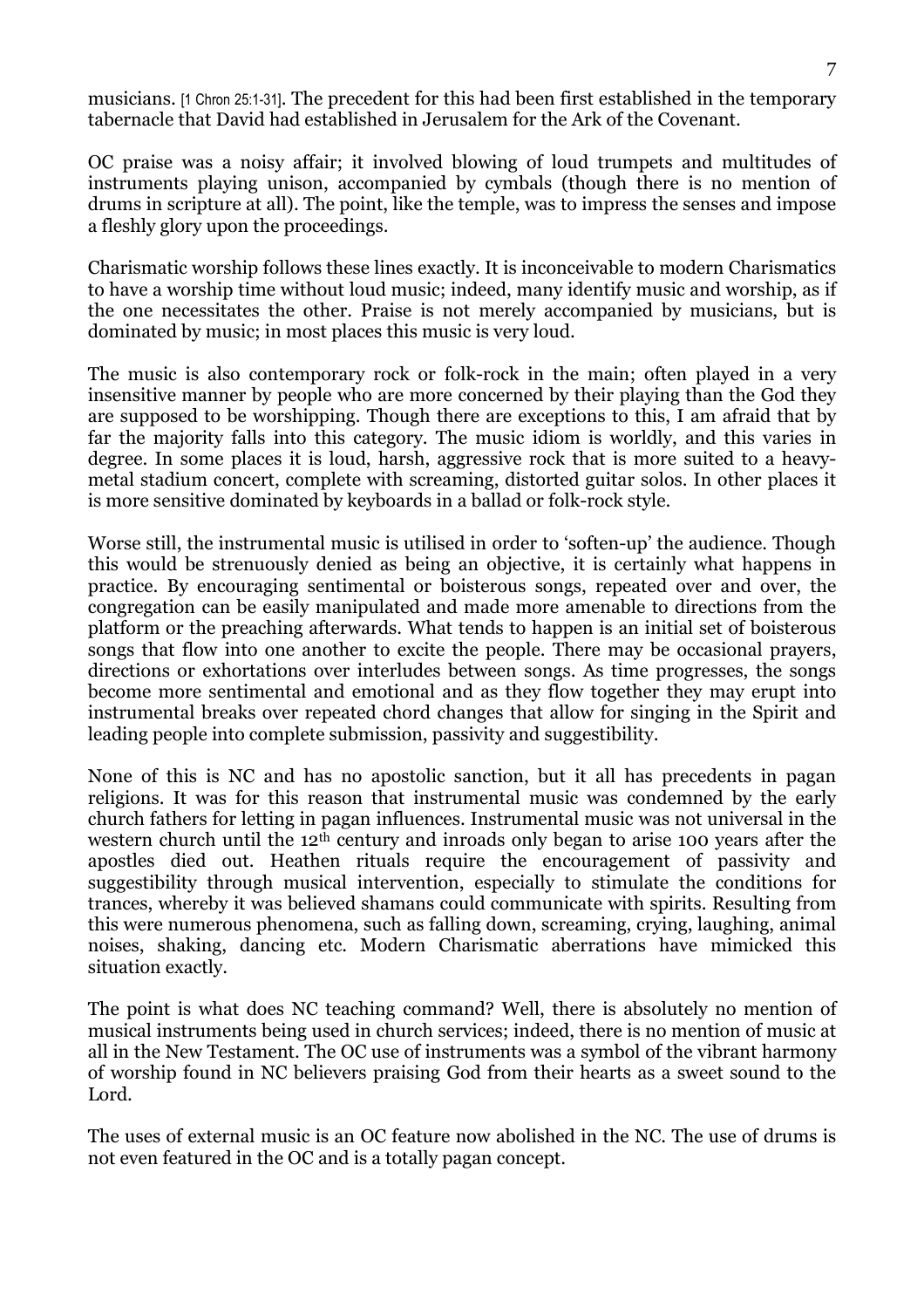#### Old Covenant feature: The Chief Musician

This character, often mentioned in the psalmist's musical directions [e.g. Ps 4;1] was a sort of music director or conductor for the temple singers and musicians. This was the relevant son of Asaph, Jeduthan and Heman responsible in their course of temple duty. The equivalent ministry in today's Charismatic church is the worship leader. Needless to say that if there is no music in church meetings then there is no need of a musical director. Neither is there a need of a worship leader in general. Any leadership in the Biblical church is placed in the hands of elders; they are the pilots who steer the ship. There is no leading role outside eldership ministry.

Worship leaders are OC.

#### **Old Covenant feature: Choirs**

The sons of Asaph, Jeduthan and Heman were set apart for the service of music and song; 24 sons in all. Along with 'their brethren' who were trained up, there were 288 who were selected by lot to serve in 24 courses in the temple [1 Chron 25:8-31]. These symbolise the singing of the all the saints in the NC church meeting. There are no formal choirs in such a meeting. Indeed, since church meetings are small and only meet in houses, choirs are not only unnecessary, but impossible to arrange.

Choirs, whether large and formal, or just a few backing singers, are OC.

#### **Old Covenant feature: Dancing**

Dancing is an OC form of expressing jubilation in praise. It is never mentioned by the apostles as being acceptable in NC worship; in fact the words 'dance(d)', 'dances', 'dancing', 'dancer(s)' do not appear in the apostolic letters or Revelation at all.

The Hebrew word [hul - Jud 21:21, 23; Ps 30:11, 149:3, 150:4; Jer 31:4,13] and the Greek word [choros – Lk 15:25] used indicate the circular or whirling motion of oriental dancing. Sometimes it indicates leaping up and down for joy [rakad' - Eccles 3:4; Job 21:11; Isa 13:21], which was a typical aspect of Ancient Near Eastern custom which was relevant to that society at that historic time. In most situations it was considered to be something only done by women [Ex 15:20; Jud 11:34 cf. Jud 5:1], hence the ridicule of David [Ex 15:20; Jud 11:34; 2 Sam 6:14]. If men danced at all they always did so alone, without women. Thus even the OC form is very different to modern western customs.

There is no place for such exuberant practice in a Biblical church. This is proved by:

- a) There is no mention of it in the New Testament.
- b) There is no apostolic command or precedent for it.
- c) It would be impossible in a house church, the only form of Biblical church.
- d) The Old Testament form is alien to our western culture.
- e) It would break the apostolic rule of decency and order in meetings.

Dancing is utterly OC and should be avoided.

#### Old Covenant features: Marching, flag waving

Charismatic churches take their lead for the aberration of marching from the brief mention of it in the prophets [e.g. Joel 2:7] or an event such as Joshua's army marching round Jericho. Marching only has reference to warfare. There is no support for religious flag waving, which has a pagan or secular root. The words 'flag', 'flags' do not appear in the Bible at all (the appearance in the AV refers to a marsh reed by the sea). Banners were large ensigns used to identify the three tribes marching together [Num 1:52, 2:2, 3, 10, 18, 25; Song 2:4, 6:4, 10]; there were also smaller banners for each tribe. Other banners were stationary signal flags on hills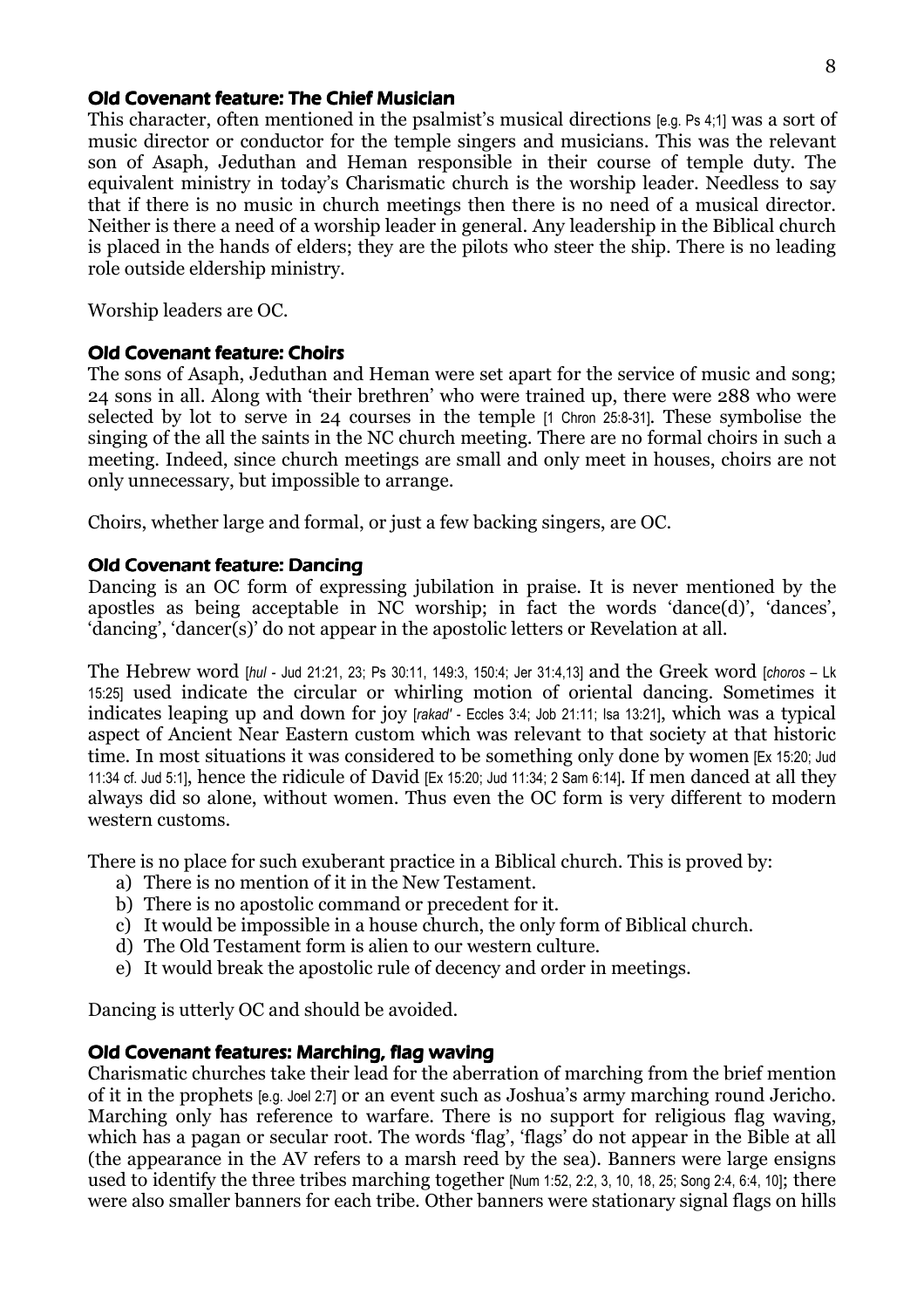to prompt the war trumpets [Ps 60:4; Isa 5:26, 11:12, 13:2, 18:3, 30:17; Jer 4:6, 21:1; Ezek 27:7]. Banners are not used in scripture for religious purposes but national warfare.

Both marching and waving flags in meetings are forms of sacramentalism. Charismatics tend to fall for the heresy of sacramentalism in many ways. This is the error of presuming that a material item or a physical action has the power to impart grace. It is an error that besets many institutional churches, and is especially significant in Roman Catholic ministry. In the Roman system objects such as holy water have the power to impart spiritual power, praying over a rosary adds weight to prayer and certain formal actions of a priest impart grace simply because he is a priest.

In recent years Charismatics have become more and more focused on sacramentalism. There are multitudes of examples whereby submissive saints have been cajoled into such nonsense as the following:

- Gathering stones into a heap and praying over them to aid consecration.
- Using crystals to aid prayer for healing.
- Being knighted by a leader wielding a sword in order to have more authority in spiritual warfare.
- Blowing a ram's horn over an area to precipitate revival in that area.
- Making wooden crosses and praying over them to impart grace to the wearers.

The nonsense of getting all the congregation to march in military style around the auditorium is just another form of sacramentalism. The purpose is usually to defeat demonic forces. This is not just heresy and folly, but was a practice of heretical groups like the Shakers. Flag waving is another form of such sacramentalism. It matters nothing that the flags may have some imaginary imposed symbolic value due to the colours and images on them. The essential matter is that such actions are not condoned by apostolic teaching and are merely purile, fleshly, stupidity.

A sacrament is traditionally a holy rite that is a sign and visible means of grace; more properly it is a sacred action commanded by God in scripture that employs a material sign which seals to believers the grace promised in the Gospel. For the NC believer there are only two sacraments commanded by God: baptism and celebrating the Lord's Supper. All other rites are either twisted OC forms, worldly ideas or pagan intrusions.

## **Old Covenant feature: Vestments**

There are detailed instructions in the Pentateuch regarding the formal dress of priests and the High Priest. All these are worthy of study since they symbolise various aspects of the virtue and glory of the Lord Jesus Christ. To give just one example, the High Priest carried the names of the tribes of Israel in two places on his vestments – on his shoulders and on his breastpiece. This is symbolic of the Lord Jesus in glory supporting the church on his shoulders - the place of strength and power - as well as above his heart.

The idea of formal religious clothing is utterly OC and has no place at all within NC worship. Thankfully, most UK Charismatic churches observe this principle, however there are many American Pentecostal and Charismatic churches that do not. Robes for clergy are common in black Pentecostal churches and some even impose white robes on the ordinary members.

However, occasionally some extreme aberrations occur. One example is something that happened in The Assembly of God church, Brownsville, Pensacola. At the April 96 'Minister Conference', a Messianic Jew who regularly ministered at Brownsville named Dick Reuben set up a replica of the Jewish golden incense altar and appeared fully dressed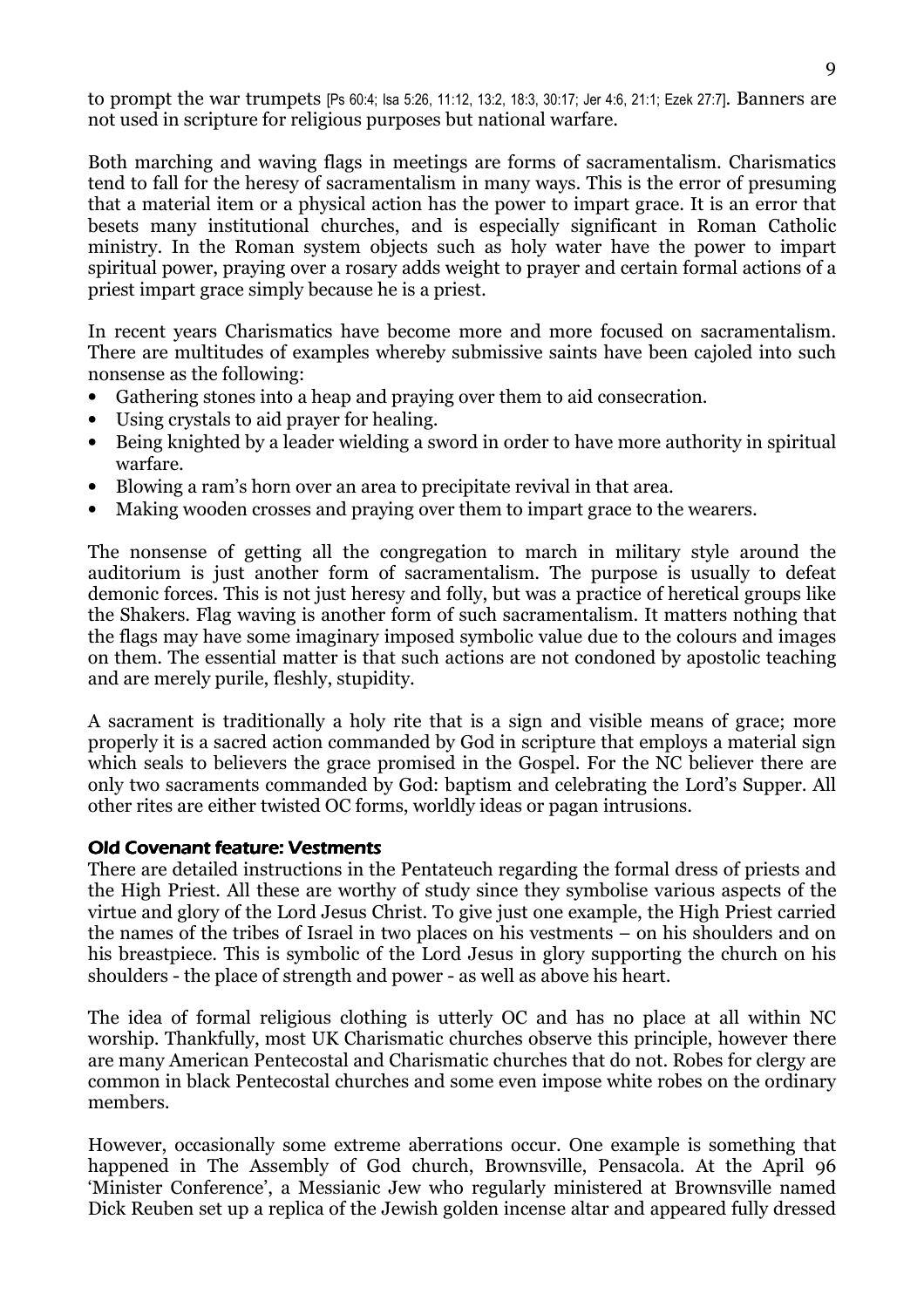in a copy of Jewish High priestly garments. On the altar was burned written prayer requests for problems from hundreds of leaders, including famous UK Charismatics. This is sacramentalism and serious heresy.

Any form of religious vestment intends to demonstrate authority and power and is utterly OC.

# Old Covenant feature: Tithing Old Covenant feature: Tithing

Tithing was an ancient principle that was evidenced when Abraham paid tithes to Melchizedek. Under Mosaic Law, tithing was necessary in order to support the Levitical priesthood who had no claim to tribal land in Israel. Without tithes the priesthood could not continue; thus the best of crops, animals and general prosperity went to support the religious leadership and be used as offerings to God.

In the NC there is no mention whatsoever of a tithe. The New Testament does mention the importance of giving generously and considering that everything we have is at God's disposal since it was received from him without merit. It also concentrates giving upon the poor and needy; to ignore these and give to others is a sin. While there are no leadership salaries, there is mention of supporting certain ministry. Those who receive support are itinerant ministers (such as travelling evangelists and apostles) or those teachers who are thoroughly committed in time to the word and cannot maintain secular employment. While they do not have salaries and must rely upon faith for their needs, such men should be honoured by those who benefit from their gift.

Thus there is no regular, consistent requirement for a tithe.

In Charismatic circles there are many regular requirements for money: building maintenance, capital investments (such as new buildings) and the salaries of very many people. To finance these unbiblical requirements they have majored upon the need for all believers to give a tithe of their gross income to the church. This in itself has no Biblical sanction since New Testament collections were for famine relief of other churches or giving to genuine evangelistic endeavour.

The tithe is an unfair system. The stipulation of 10% as essential is no inconvenience to the rich but an extremely heavy burden for the very poor; but there is no discrimination in Charismatic circles, all are expected to pay this tithe. It is claimed that since Abraham tithed it is not an OC feature but eternal. If this is true, then so is circumcision, warfare and animal sacrifices – all practised by Abraham. All of these have been superseded by the atonement of the Lord Jesus Christ; only what the apostles command is to be continued.

Giving should be sacrificial, but it must be at the direction of the Lord to the individual; we are accountable to him and not some man for how we spend our money. As the Lord directs we give of our resources to those in need; primarily the poor and needy, but also to those ministries that truly deserve it.

The demand for a universal 10% tithe is OC.

# **Conclusion**

We could draw this study out much further with many more examples, but the point is made. Many of the idiosyncratic features of Charismatic ministry and church meetings are based either on Old Covenant Jewish religion, which is now abolished by Christ's New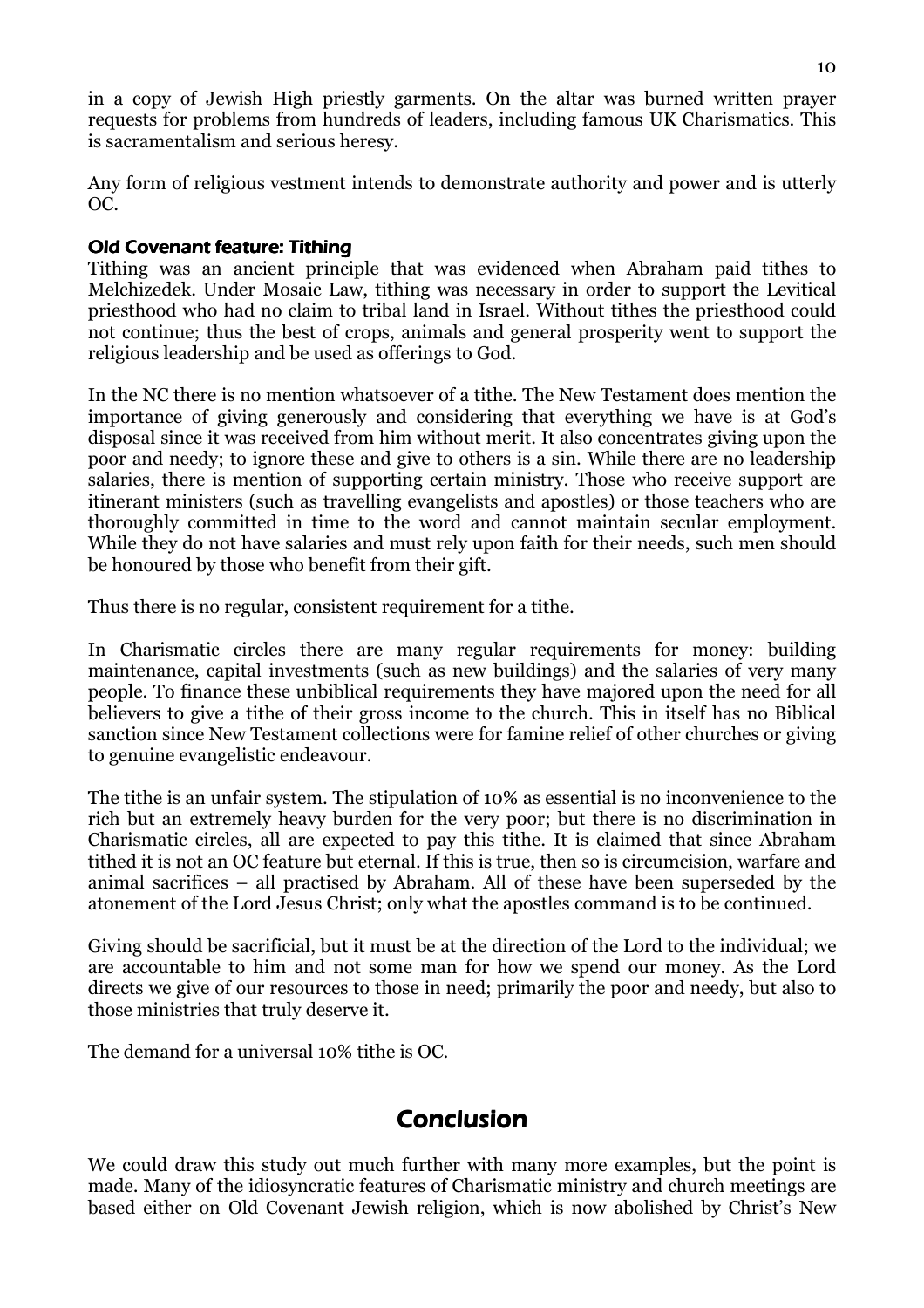Covenant, or they are rooted in paganism. Most of the truly aberrant practices are utterly occult-based and lead to occult symptoms (which is why the Toronto Experience resulted in many folk requiring medical treatment and help with depression).

Christians are commanded to abandon the works of the flesh, and Old Covenant religion is exactly that. It is curious that Charismatics may severely criticise the sacramentalism and legalistic errors of Roman Catholics, and yet practise exactly the same sort of Old Covenant follies themselves. Practising such forms will do considerable damage to those who indulge in them, to say nothing of offending the God whom they are disobeying. This is a serious matter that requires urgent attention by those deceived by their leaders.

# Summary

| <b>Old Covenant Symbol</b>   | <b>Charismatic Form</b>                                                                                                                                   | <b>New Covenant Situation</b>                                                                                                                                                                                                                                                                                                                                                   |
|------------------------------|-----------------------------------------------------------------------------------------------------------------------------------------------------------|---------------------------------------------------------------------------------------------------------------------------------------------------------------------------------------------------------------------------------------------------------------------------------------------------------------------------------------------------------------------------------|
| <b>Temple</b>                | Large buildings.                                                                                                                                          | The believer is a temple for the Spirit (1 Cor 6:19);<br>believers in the local church are together God's temple<br>(1 Cor 3:16, plural). Local churches meet in homes. No<br>church buildings are demanded or evidenced.                                                                                                                                                       |
| Priesthood                   | Officiating clergy distinct from the<br>ordinary people.                                                                                                  | All believers are priests unto God and equal in God's<br>eyes. (1 Pt 2:5, 9)                                                                                                                                                                                                                                                                                                    |
| <b>High Priest</b>           | Top leader, usually described as an<br>'apostle' (though not in the Biblical<br>sense). Older denominations use<br>various titles.                        | Only Christ is the High Priest (Heb 3:1, 5:5, 9:11). There<br>is no senior leader in the NT. Elders of churches are<br>equal in status.                                                                                                                                                                                                                                         |
| <b>Sacrificial offerings</b> |                                                                                                                                                           | The animal offerings only relate to features of the<br>atonement of Christ.                                                                                                                                                                                                                                                                                                     |
| <b>Tithe</b>                 | A literal tithe, usually with a demand<br>that it goes to the church treasury and<br>is mostly used for the upkeep of<br>buildings and full-time workers. | There is no tithe, no restrictions to giving. What is given,<br>both in amount and matter, are at God's direct<br>command; however what is demanded is that the poor<br>and needy are cared for first. There is no leadership<br>salary and most elders are not full-time. Only itinerant<br>workers, or those in the word full-time, require gifts to be<br>received by faith. |
| <b>Orchestras</b>            | Rock bands.                                                                                                                                               | No music mentioned in the NT at all, and certainly not in<br>connection with the church. Instrumental music was a<br>feature of pagan religion to whip up emotionalism and<br>withstood by the early church for centuries. Music in the<br>OC symbolises the harmony of church worship.                                                                                         |
| <b>Choirs</b>                | Choirs                                                                                                                                                    | No mention of organised choirs, just of individual singing<br>to one another in church meetings.                                                                                                                                                                                                                                                                                |
| <b>Chief musician</b>        | Worship leaders                                                                                                                                           | Worship is not led by an individual but arises as a normal<br>part of the church meeting. Any leading that is necessary<br>is the work of elders. There is no need of a chief<br>musician since there is no music.                                                                                                                                                              |
| Dancing                      | Dancing                                                                                                                                                   | No mention or precedent by the apostles; impossible in a<br>house church.                                                                                                                                                                                                                                                                                                       |
| <b>Vestments</b>             | Various forms of religious dress.                                                                                                                         | Mostly a Pentecostal aberration; this has no apostolic<br>warrant at all and denies the priesthood of all believers,                                                                                                                                                                                                                                                            |
| Marching, banners            | Marching and flag waving in meetings.                                                                                                                     | Totally unbiblical and follow pagan precedents.                                                                                                                                                                                                                                                                                                                                 |